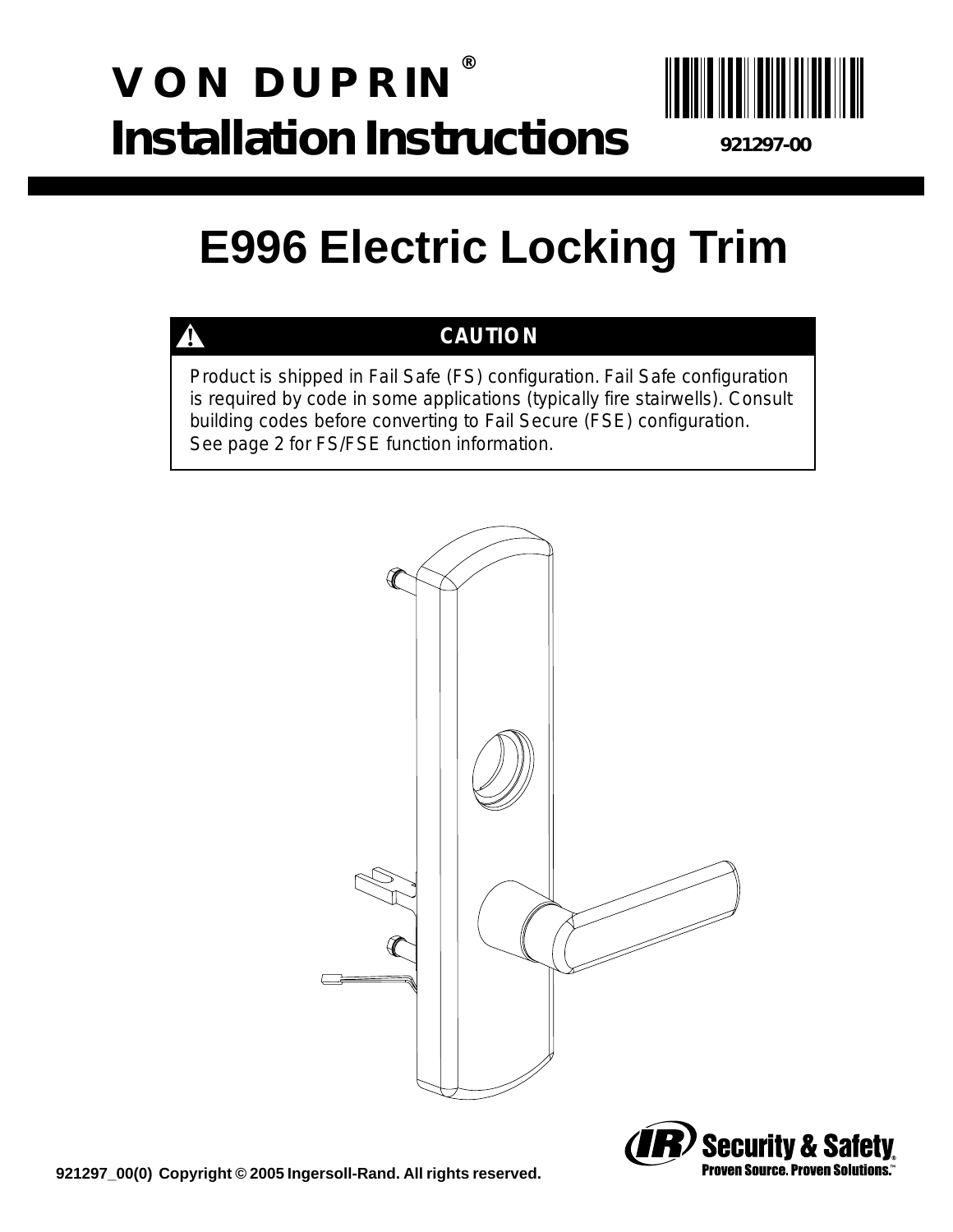### **1 Change function (Fail Safe or Fail Secure) if necessary.**

- **1.1.** Remove two mounting studs nearest the lever and loosen the other two mounting studs (Figure 1-1).
- **1.2.** For change in function, lift slider assembly up at an angle and remove blocking mechanism (Figure 1-2). For upgrade kit, remove slider assembly and replace with new slider assembly (Figure 1-2).



**1.3.** Remove the two solenoid screws using 3/16" hex wrench. Flip solenoid to correct direction for FS (fail safe) or FSE (fail secure) as shown below. Route wires through opening as shown and secure solenoid with two screws (Figure 1-3).

- **1.4.** Route wires through bottom of bracket and into slot as shown below (Figure 1-4).
- **1.5.** Reinstall blocking mechanism and place slider assembly back into place.
- **1.6.** Secure four mounting studs (Figure 1-1).



#### **2 Change lever handing of trim if necessary.**

**2.1.** See back side of instruction sheet 921003 or 921006 "To change lever handing".

#### **3 Install cylinder if necessary.**

**3.1.** See front side of instruction sheet 921003 or 921006 Figures 1 and 2.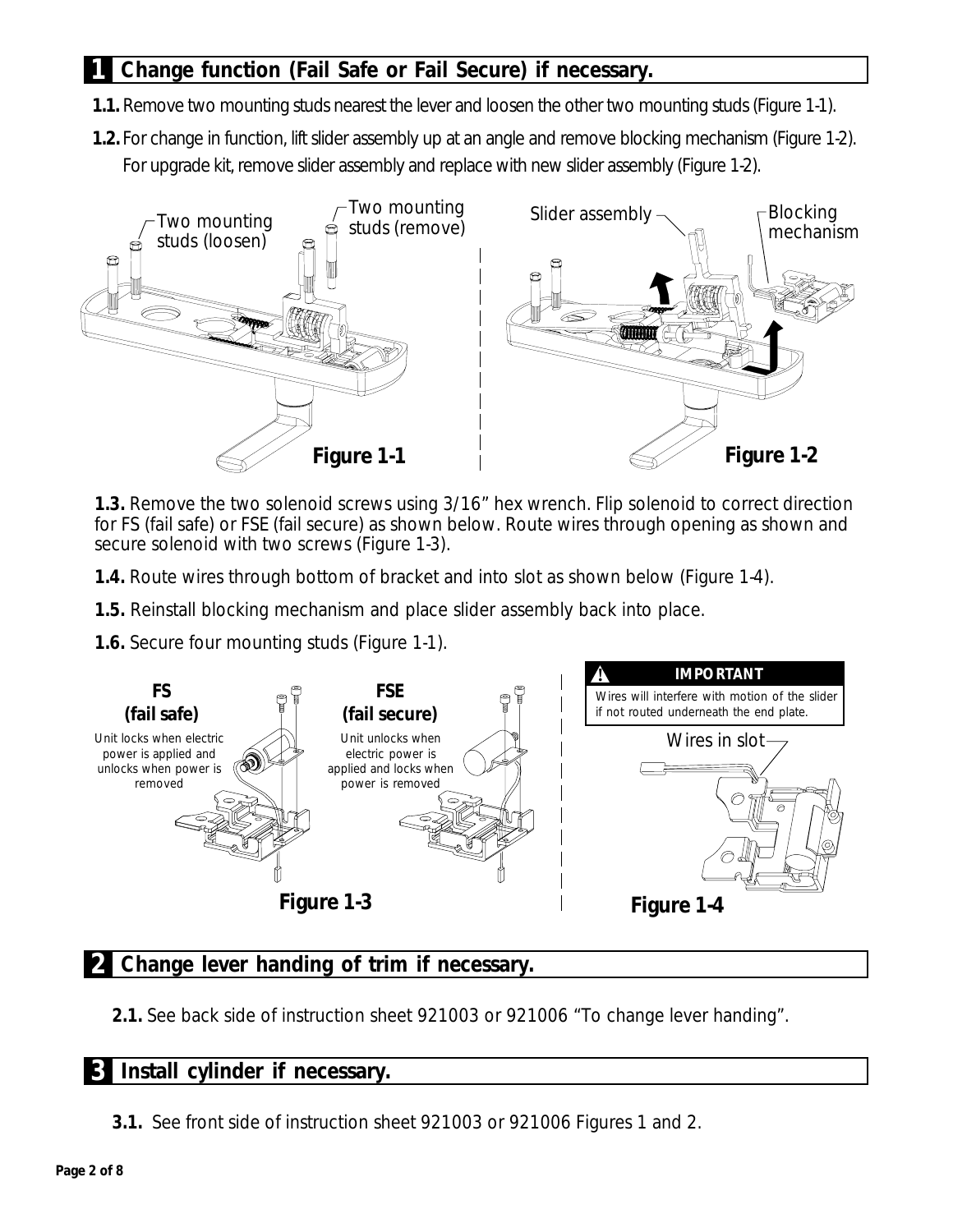#### **4 Check exit device NL drive screw and lock slide.**

Make sure the NL drive screw is installed in the exit device center case cam with the exit device lock slide in the up position. See Figure 4-1 for LHR applications and Figure 4-2 for RHR applications. (Device is shipped from factory with NL drive screw installed.)

For mortise device applications see Figure 4-3.

Installation of the NL drive screw sets the exit device for NL (night latch) operation, which is required for use with the E996 trim.

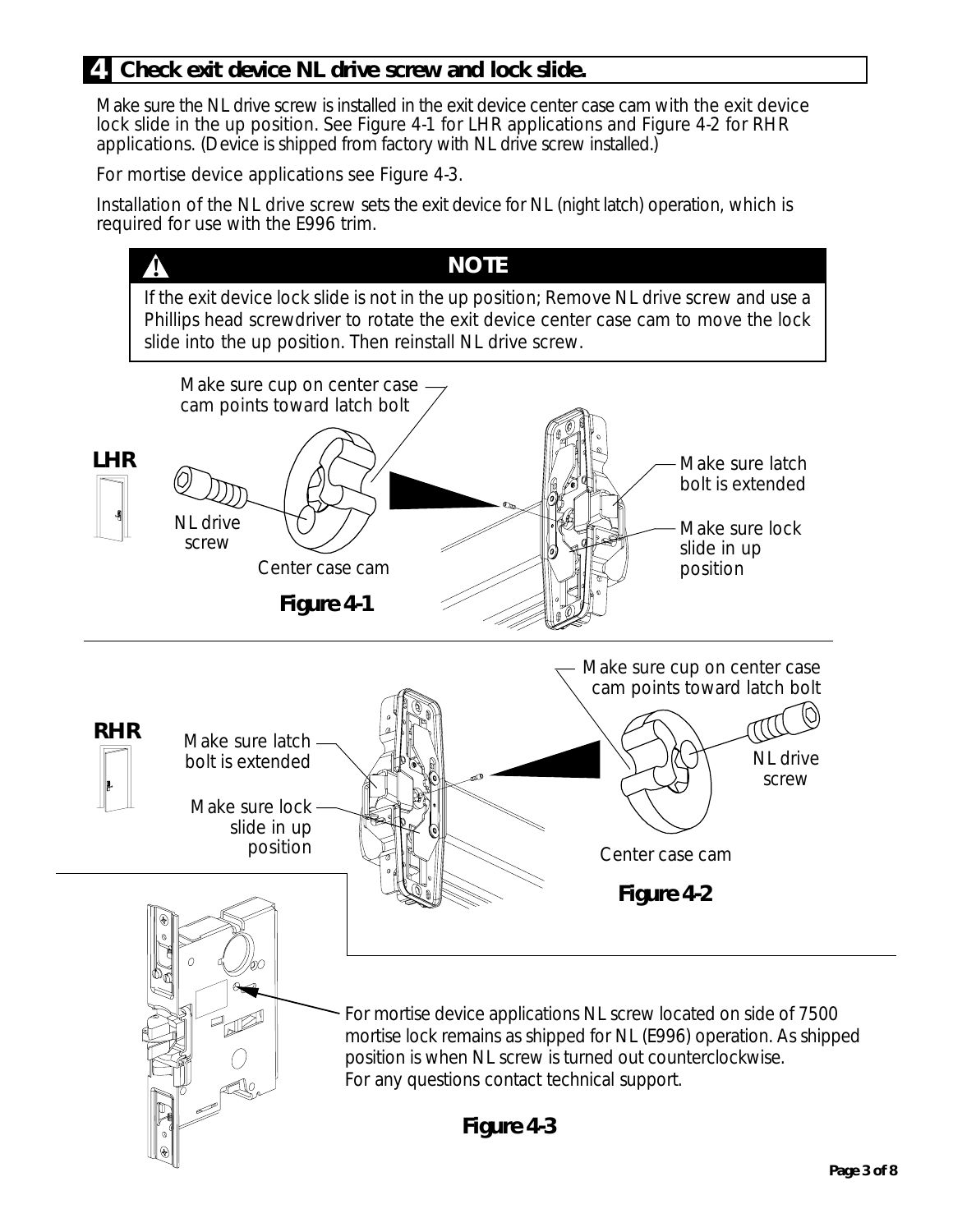#### **5 Prepare holes and cut-outs on door.**

**5.1.** Prepare exit device side of door using instructions and template provided with exit device. See Figure 6-1 below for drilling wiring access hole in door.

**5.2.** Prepare trim side of door using dimensions on front side of instruction sheet 921003/921006 .



#### **6 Drill hole in center case for wire access.**

**6.1.** Locate hole in center case as shown in Figure 6-1.

Note: 98/9947 uses different hole in center case for wire access than all other 98/99 series.

**6.2.** Drill hole to larger diameter using 3/16" drill bit.

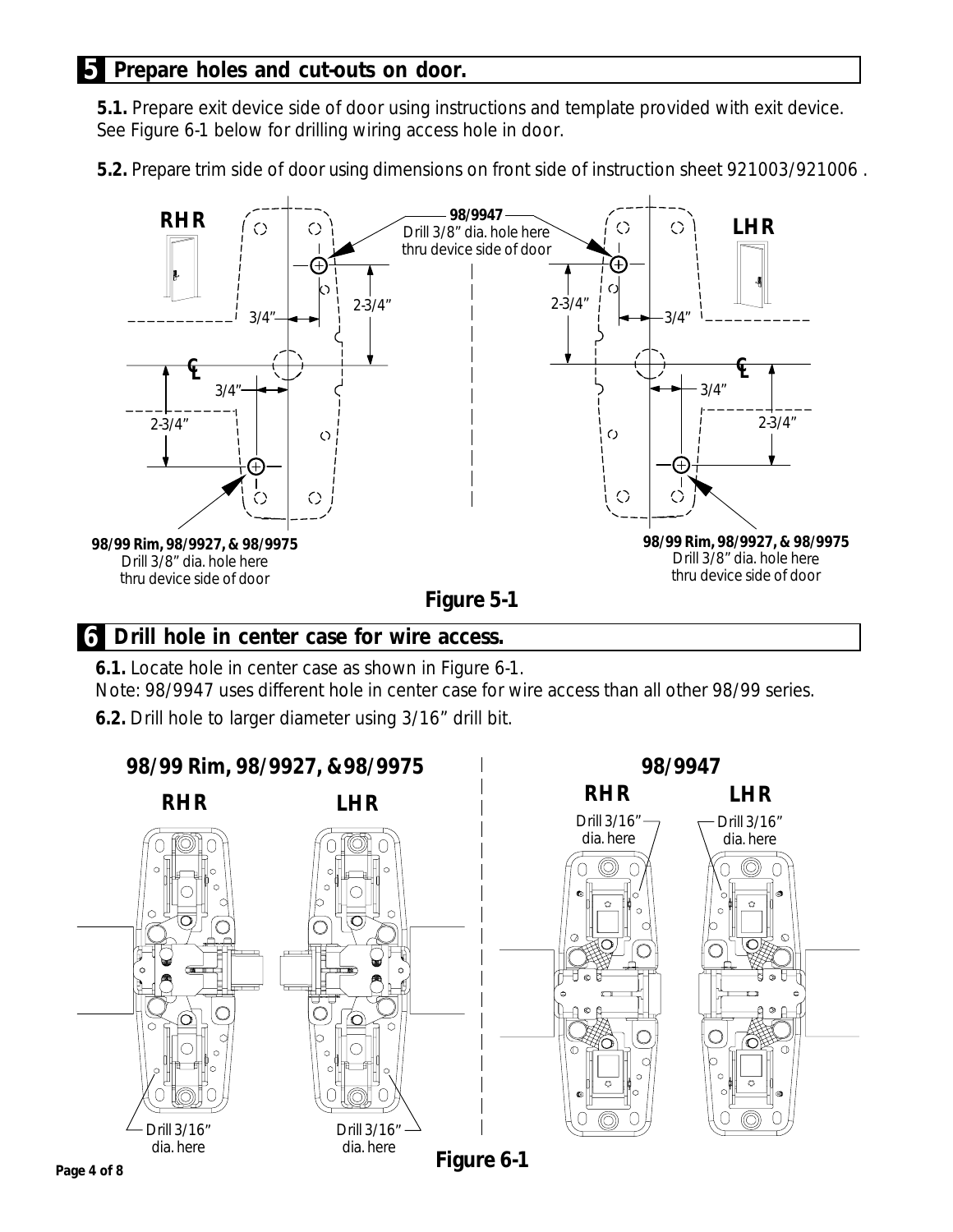#### **7 Route E996 cable through 98/99 series exit device.**

**7.1.** Remove two mechanism case screws (Figure 7-1).

**7.2.** Route E996 cable through hole in center case as shown (Figure 7-1). Cable plug should be on bottom side of center case as shown (Figure 7-1).



**7.3.** Slide mechanism case off baseplate assembly (Figure 7-2).

**7.4.** Place E996 cable in groove on bottom of baseplate (Figure 7-3).

**7.5.** Slide mechanism case back on device. Align two plastic pushbar guides while installing mechanism case (Figure 7-2).

**7.6.** Slide mechanism case back against center case. Leave maximum 6" of cable protruding from center case end of device (Figure 7-4).

**7.7.** Reinstall two mechanism case screws (Figure 7-1).

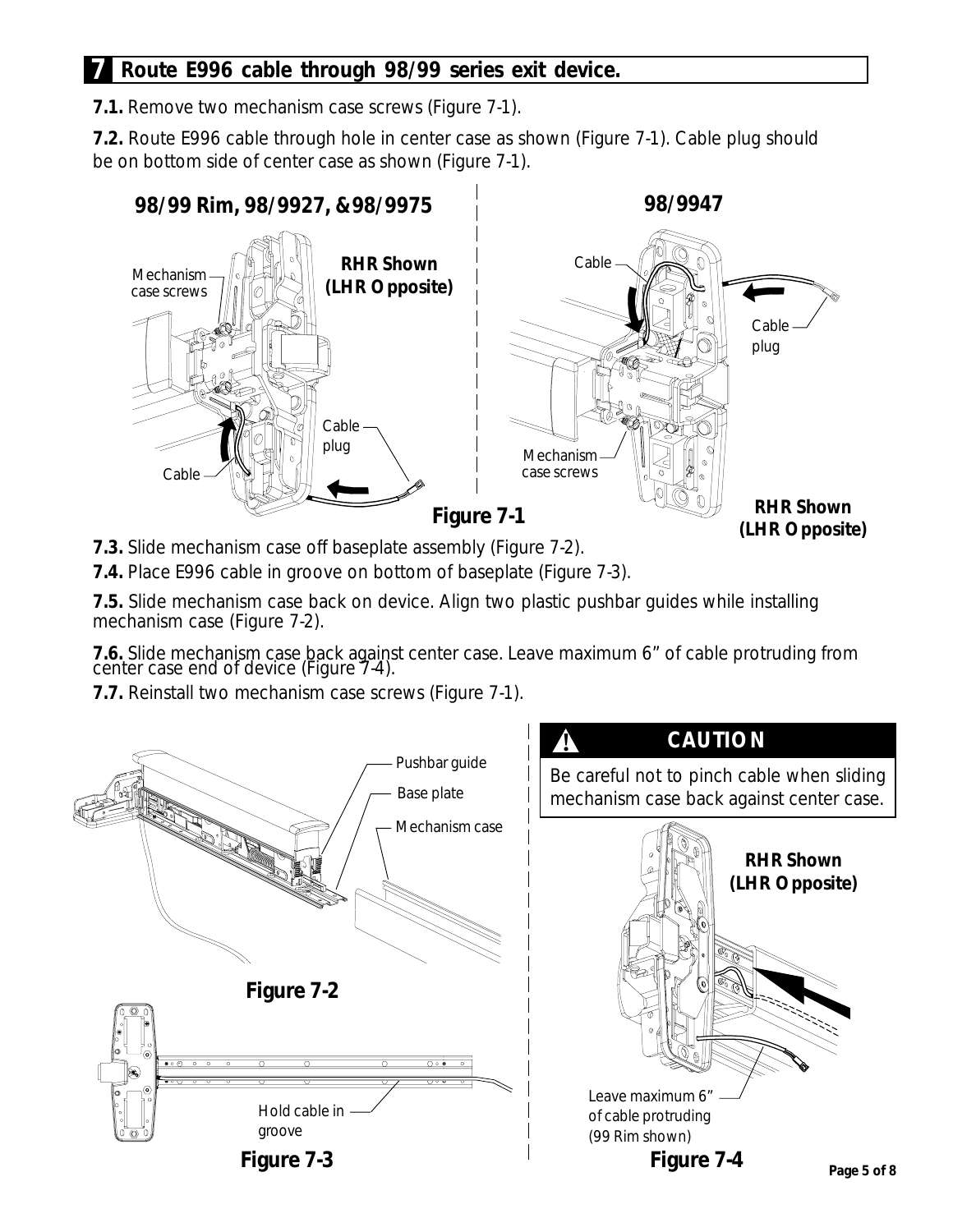#### **8 Locate end cap bracket on door and prepare second wiring access hole.**

**8.1.** Temporarily attach trim and device to door with 4 screws (Figure 8-1).

**8.2.** Slide mounting bracket in end of mechanism case and level device, then mark two mounting holes on door through bracket holes (Figure 8-2).



- **8.3.** Mark and prepare two holes for mounting bracket screws (Figure 8-3).
- **8.4.** Mark and prepare 5/8" hole for wiring access (Figure 8-4).



#### **9 Install end cap bracket and route wiring through power transfer.**

**9.1.** Install mounting bracket into mechanism case and install two screws loosely (Figure 9-1).

**9.2.** Slide cable into 5/8" wiring access hole under mounting bracket. (Figure 9-1).

**9.3.** Route cable through door and attach wiring to power transfer. (Figure 9-2).

Note: EPT recommended for new construction, electric hinge or door loop for retrofit.



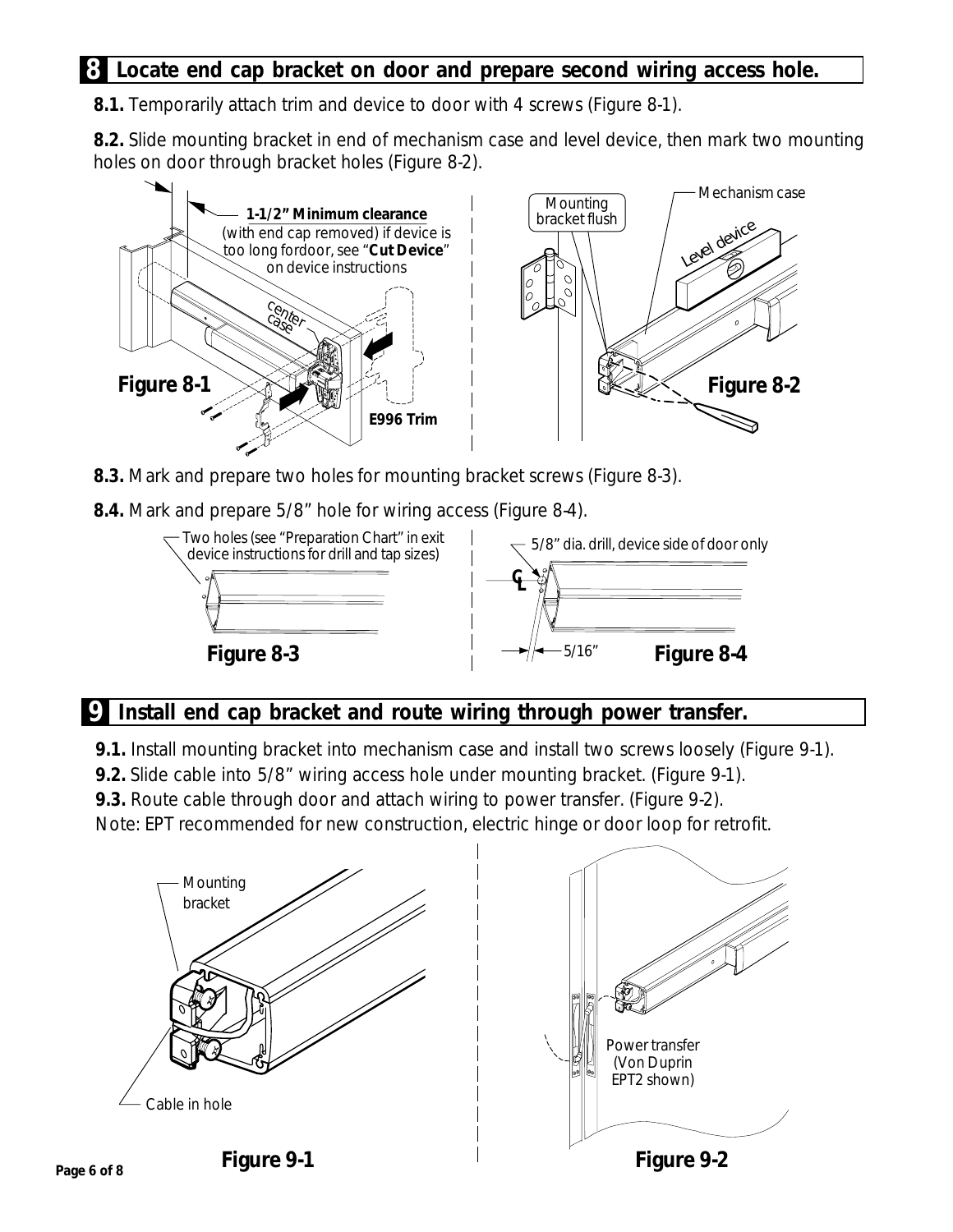#### **10 Attach center case to door.**

**10.1.** Support hinge side of device in mounting bracket.

**10.2.** If trim has been temporarily installed, remove 4 screws in center case and remove trim.

**10.3.** Pull center case away from door and route E996 cable plug through wire access hole in door (Figure 10-1).

**10.4.** For 98/99 Rim, 98/9927, and 98/9975 secure center case to door using two support screws (Figure 10-1) or by some other temporary means (use clamps, have a helper hold the



**11** For vertical or mortise devices, install vertical rods or mortise lock in door.

### **12 Install trim on door.**

**12.1.** Connect trim plug and cable plug (Figure 12-1).

**12.2.** Route wires into corner of the cutout near post. Push the wires down into the door to ensure they do not contact the slider (Figure 12-1).

**Note:** For 98/9947 device, hold trim in door and lift center case away from the door surface while rods and trim remain in place. Route wiring as shown in Figure 12-2. Verify that the wires do not get wrapped around or pinched in rods or slider, then align center case and attach rods.

**12.3.** Attach trim to door using four screws through device center case (Figure 12-3).

**12.4.** Install center case cover (see device instructions if necessary).